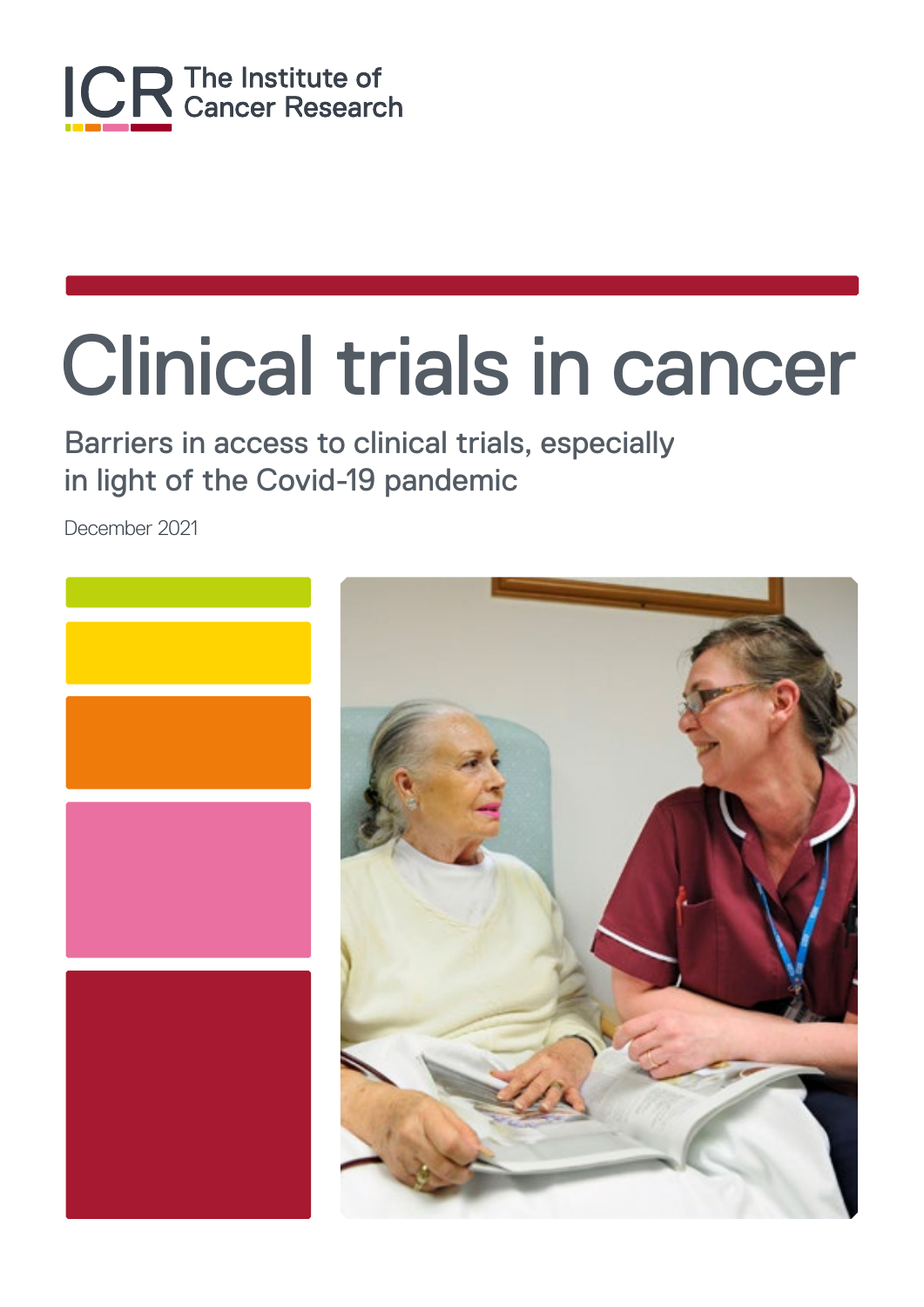**The Institute of Cancer Research (ICR) is committed as part of its mission to ensuring the results of cancer research benefit patients as quickly as possible through policy and regulatory change, including by enhancing access to high-quality clinical trials.** 

The ICR is concerned that barriers exist in making clinical trials of novel treatments available to as many NHS patients as possible. These issues have been exacerbated by the Covid-19 pandemic, during which many clinical research studies have been paused. However, the pandemic also stimulated innovation and opened up new ways of working which we can learn from in enhancing the systems in place for making clinical trials available for patients.

We wanted to understand the perspectives of both cancer patients and clinical researchers on the challenges in making clinical trials as widely available as possible and accelerating

The Institute of Cancer Research, London, is one of the world's leading cancer research organisations, and is globally recognised for its work in Introduction<br>The Institute of Cancer Research, London, is one of<br>cancer research organisations, and is globally recogre<br>discovering and developing new cancer treatments.

> the development of new treatments. In addition, we have worked with the National Institute for Health Research to collate data on the impact of the pandemic on provision of trials for cancer patients.

This briefing report summarises:

- Work commissioned by the ICR to understand the perceived barriers to expanding access to clinical trials in cancer from the perspectives of Principal Investigators and Chief Investigators.
- Work commissioned by the ICR to understand the views of cancer patients on clinical trials.
- Data from the National Institute for Health Research (NIHR), which show the impact of the pandemic on recruitment to clinical trials in cancer in England.
- Finally, we offer some recommendations for action.



Cancer trial recruitment drops by 60 per cent during Covid-19 pandemic







Recruitment to cancer clinical trials dropped by nearly 60 per cent over the first year of the<br>pandemic

Without rapid action we could see new treatments for cancer delayed by years

investment in Covid-19 recovery for cancer trials and to address existing barriers to access

| <b>Introduction</b>                                                                                   | 3  |
|-------------------------------------------------------------------------------------------------------|----|
| Barriers to participation in cancer research                                                          | 4  |
| YouGov poll of cancer patients and their experience                                                   |    |
| Recruitment to clinical trials for cancer in England: data<br>from the NIHR Clinical Research Network | 8  |
| <b>Actions</b>                                                                                        | 9  |
| Acknowledgments                                                                                       | 10 |
| Appendix                                                                                              | 12 |
| <b>References</b>                                                                                     | 16 |

## **Introduction**

- The ICR has a vision that a suitable clinical trial should be available for every cancer patient who wants to be included in one with a particular focus on underserved groups and patients with cancers of unmet need.
- Many patients are currently missing out on being part of clinical trials even though they are typically very positive about taking part in them.
- A range of factors impede wider access to clinical trials for cancer research and treatment. We have identified barriers at all stages in the process, from initiating and setting up clinical trials through to the recruitment of suitable patients.
- Access to trials has been damaged by the pandemic. Recruitment into clinical trials for cancer in England fell by 59% in 2020/21, to 27,734 for the financial year 2020-21 compared with an average of 67,057 over the three years previously.

### Key messages

### **Contents**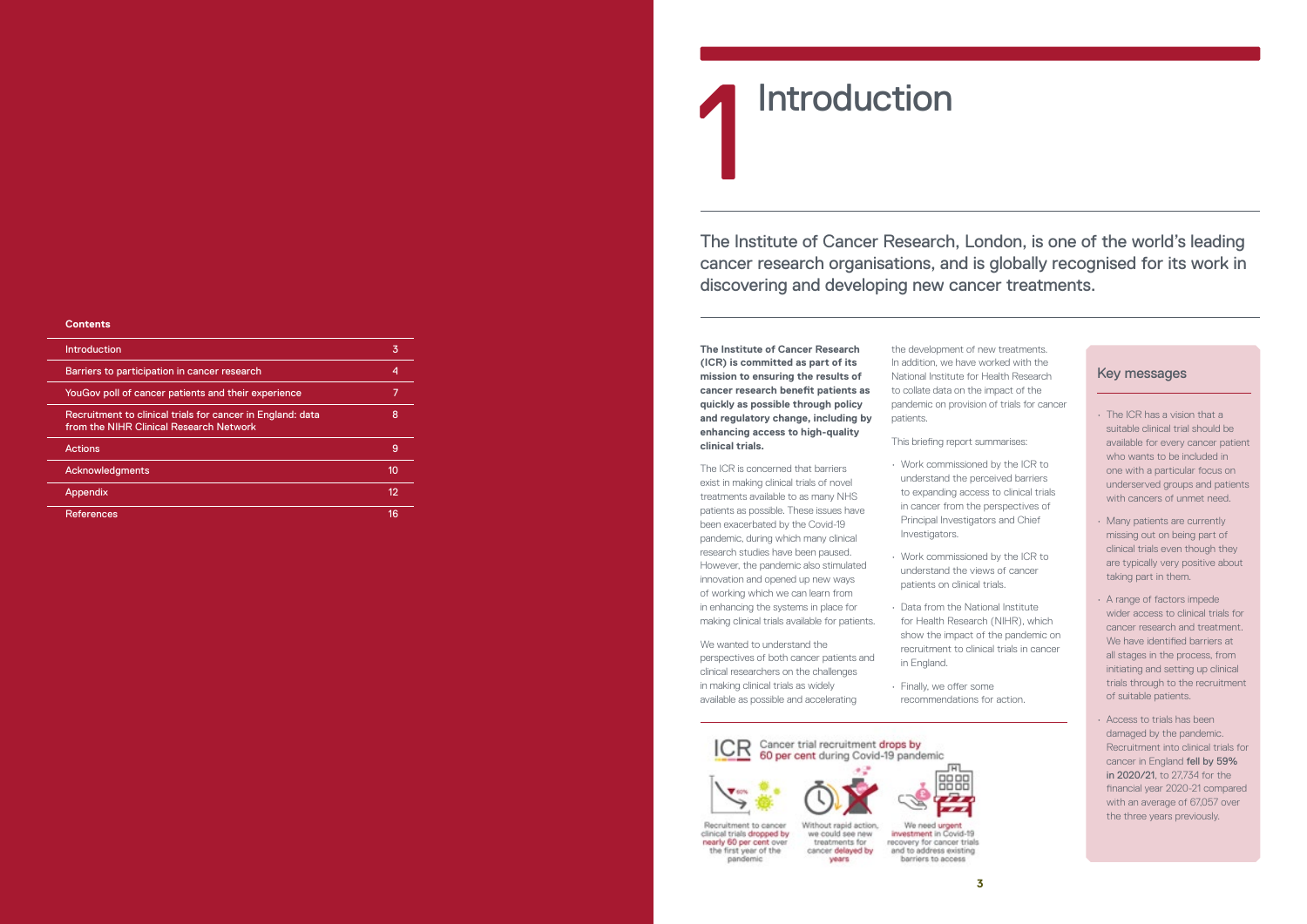### Key findings:

- There was strong support for the view that participation in clinical trials should be made available to as many cancer patients as possible and an ambition to see access expanded beyond its current level.
- Interviewees identified a range of factors that they felt impeded or prevented wider access to clinical trials for cancer patients. Barriers were identified at all stages, from the initiation and set-up of clinical trials through to the recruitment of suitable patients. There were widespread concerns over the resourcing for clinical research.
- Interviewees expressed specific concerns over the design and set-up of biomarker-driven clinical trials, which are essential for developing modern precision medicines.

### 6677

### **2.1**  Barriers to trial initiation

Interviewees felt the processes for setting up clinical trials presented a barrier to widening access:

- Trial initiation can be a slow process, with trials commonly taking one to two years to open.
- The administrative burden of sourcing funding, securing sponsorship and opening a new trial is very heavy, and some feel this burden is increasing.



### 6677

Picker is a leading international healthcare charity that carries out research to understand individuals' needs and their experiences of care.<sup>1</sup> The ICR commissioned Picker to conduct qualitative research among clinical trial researchers to understand their views on the barriers to expanding access to clinical trials of innovative new cancer treatments.

Between April and July 2020, two researchers from Picker conducted 12 semi-structured interviews by video conference to explore the views of Clinical and Principal Investigators on a range of potential barriers that might be limiting the pace and accessibility of clinical trials. Participants were from across the UK, and included people who worked in a range of cancer specialties and across different phases of clinical trials. Some participants worked solely in academia, others worked across both academic and commercially sponsored trials.

### Purpose

# Barriers to participation<br>in cancer research

Picker Institute Europe, October 2020

Clinical trial researchers across the UK shared their views on the barriers to expanding access to clinical trials of innovative new cancer treatments.

### Method

- The move towards precision oncology and greater use of genomic testing and biomarkers in cancer treatments is increasing the cost and complexity of setting up and running clinical trials.
- As research focuses on more targeted treatments, this can limit the range of patients for whom trials are suitable, with increased screening costs and difficulties recruiting sufficient patients. New systems and processes will be needed to ensure that clinical trials can recruit narrower groups of patients more quickly and effectively.
- The distribution of resources across the system is seen as a major barrier, with some centres at full capacity or other centres unable to offer trials because of a lack of resources. Interviewees highlighted staff shortages in specialisms supporting clinical trials, such as trial design and development specialists, trial administration, pathology and radiology.
- Regulatory barriers were seen as having less impact on the initiation of clinical trials than resource constraints – in terms of funding, staff, skills and equipment. However, achieving regulatory approval, particularly for early-phase trials, can be difficult and time consuming.

I think it's going to be really important, and even more so now with Covid, that we continue to protect people working in the NHS, to be able to have time to do the trials.

- NHS staff time must be protected for clinical research. Clinical trials are a fundamental part of cancer research, but oncologists often struggle to find the time to participate in them.
- Interviewees felt experiences during the pandemic had opened the door to faster regulatory approval, and that there was a real opportunity to drive improvements.

### 6677

## **2.2**

### Barriers to trial recruitment

### 6699

Interviewees felt there were a range of barriers in being able to recruit patients to clinical trials, some of them related to access to information about trials for both patients and clinicians:

- Patients were thought to be generally positive about clinical research and often keen to participate when given appropriate information.
- However, there is a lack of information for patients on the availability and value in taking part in clinical trials, and some feel that the messaging may over-emphasise risks and that more could be done to communicate the benefits of taking part.
- Patients can be deterred from participating in clinical trials because of logistical, personal and financial considerations particularly for earlyphase trials, which often take part in larger centres and may be some distance from patients' homes.
- Clinicians' awareness of clinical trials can be limited, particularly outside major centres.
- Time pressure and a perceived administrative burden discourage clinicians from discussing the possibility of taking part in a clinical trial with patients.
- Concerns over the risk and benefits as well as a patient's suitability to take part in clinical trials can also discourage clinicians from recommending patients.
- There is no centralised referral system for clinical trials which can make it more difficult to find a suitable trial for a patient.
- Information about clinical trials for patients and doctors is inadequate – existing information is difficult to locate, spread across multiple platforms, rarely up to date and often in a format that is difficult for patients to understand.
- Some would like to see clinical trials routinely considered for all cancer patients from the start of their cancer journey. More needs to be done to ensure patients have the conversation about clinical trials with their clinician earlier in their cancer journey.

I honestly think that there should be a trial for every single patient, and that's what we should be aiming for.

The amount of regulatory hurdles you have to go through is huge, it's slow, it's not particularly efficient. I know people have tried speeding it up in the past in order to get things done in parallel, but it's still very hard from the point of a study concept to get patients in under two years I think. It's a pretty slow process.

There are some very motivated people who will ask, and often they are the people who end up being on the clinical trials, but there are other people, your average everyday patient being referred through to cancer services with a new diagnosis of cancer, for example, who just have so many things on their mind, it just may not occur to them to even think about a clinical trial.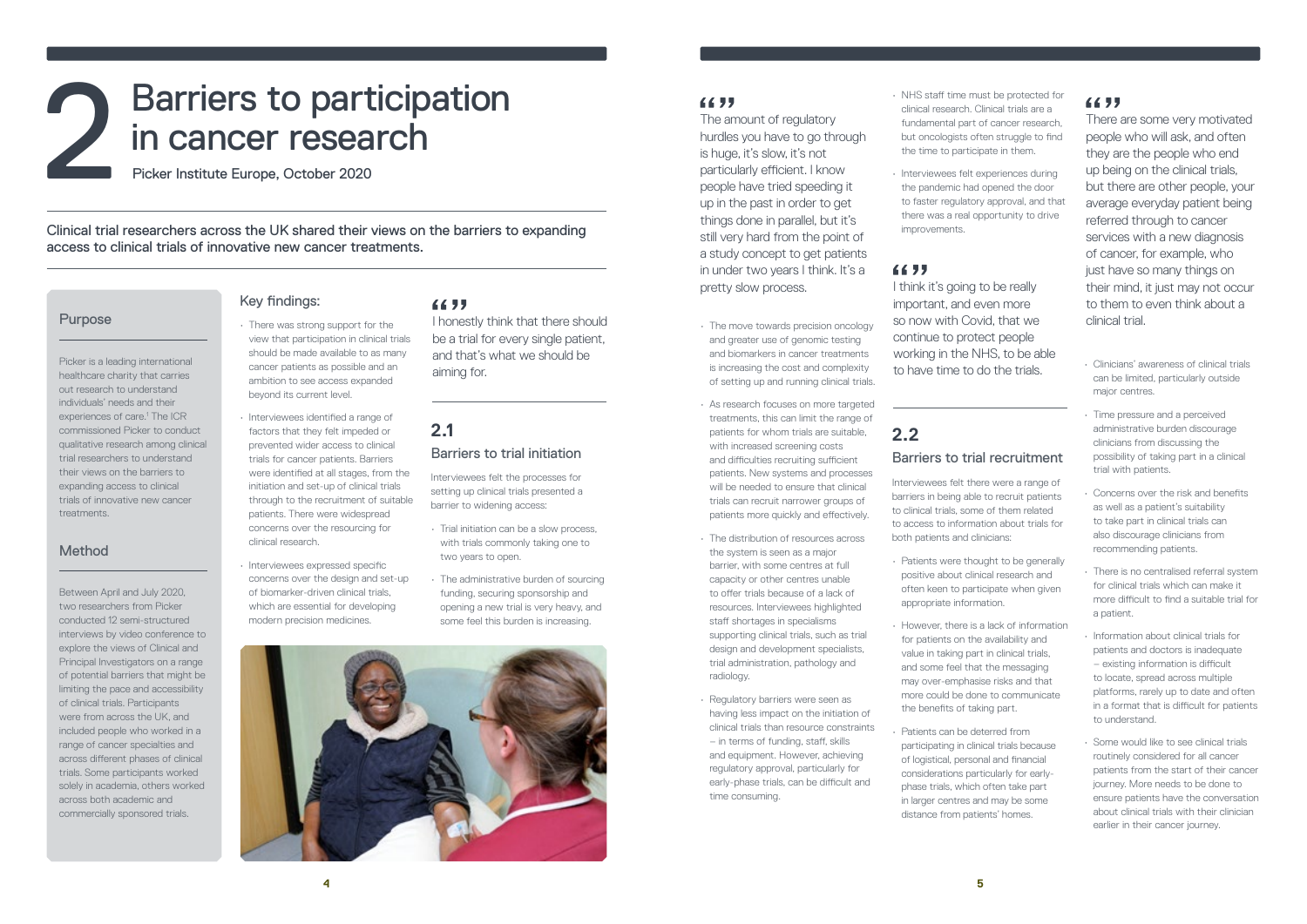- Clinical trials are often seen as a last resort when standard options have been exhausted. By only testing new treatments in patients with more advanced disease we risk missing out on some of the benefits offered by these new treatments. We should be exploring ways of making trials available earlier in the treatment pathway, especially where standard treatments are not very effective.
- National variation exists in whether a patient is likely to be able to access a clinical trial – depending on the proximity to major research hospitals
- There was a view that patients recruited onto clinical trials are not representative of the patient population as a whole, in their geographic, demographic and socioeconomic profile. It was observed that patients enrolling on clinical trials tend to be wealthier and less ethnically diverse than the population as a whole. Not only does this mean that patients are missing out on the opportunity to take part in a clinical trial but the evidence base generated by a trial does not include groups for whom outcomes may vary.

### 6677

### **2.3** Biomarker-driven trials:

- Biomarkers are increasingly used to determine eligibility for clinical trials or to direct treatment within a trial.
- This is a positive step in precision medicine. However, it can result in additional barriers, especially where regulatory processes have not kept pace with the science.
- When the prevalence of a biomarker in the patient population is low, the time and financial cost of screening for trial recruitment can be prohibitive. Early screening and biomarker testing of all patients as part of their standard care could allow early identification of patients suitable for enrolment on clinical trials.
- Creation of a centralised database of patients containing biomarker information which could be used to identify eligible patients for a trial could reduce the barriers associated with the screening for biomarkers.
- The administrative burden of applying excessive, blanket regulatory standards across all biomarker research risks slowing down earlystage clinical trials and increasing costs. There are concerns that the

I think it's fair to say that traditionally all sorts of trials, be they cancer or not, tend to attract a certain type of population.



way regulations are being interpreted and applied risks severely hampering clinical research and disincentivising the development of biomarkers.

• Tests conducted in clinical trials at an exploratory stage to identify new biomarkers, and which have no immediate impact on decisions about patient treatment, should not need the same level of regulatory rigour as tests which directly determine a patient's treatment.

### 6677

### 6699

You'll only get people enrolled on trials if the physician's really committed to it, because it's a huge hassle. It's just masses of work.

> **Note:** All figures, unless otherwise stated, are from YouGov Plc. Total sample size was 505 UK adults who have been diagnosed with cancer. Fieldwork was undertaken between 1st - 5th April 2020. The survey was carried out online. The figures are unweighted.

• the biomarkers are routinely Until we've got a system where available to us, and it's not complicated to identify those patients, then as I say, I tend to kind of draw the threshold at about 10%, so anything below, so there's the expectation that less than 10% of patients will have this biomarker, I kind of think, the amount of work involved actually to set the study up and run it, I'll probably only be putting two patients in maximum and therefore it's just not viable, but as I say, if we had a system whereby routine biomarkers [are available] …

## YouGov poll of cancer<br>patients and their experience YouGov, April 2020

### Key findings:

- Patients are missing out on being part of, and hearing about, clinical trials even though there is a high inclination to take part in them.
- We need to make sure that suitable clinical trials are available for as many cancer patients as possible who want to be included on one, particularly for cancers of unmet need.
- The majority of cancer patients surveyed (95%) believe it is important for cancer patients to receive access to treatment through clinical trials.
- However, only 11% of cancer patients surveyed who received treatment for their cancer have been part of a clinical trial.
- Some 63% of cancer patients said they would consider receiving treatment as a part of a clinical trial as an alternative to standard treatment options.
- We need to make sure that all patients are aware of the clinical trial options available to them.

### **ICR** We surveyed 500 people who had been treated for cancer and found that:

..but only

11%





had participated in a clinical trial during their own treatment.

rural areas for treatment on a clinical trial.

Some travelled

100

or more from

- Only 35% of cancer patients surveyed heard about clinical trials during their cancer treatment.
- Of the patients who did hear about clinical trials, 70% of them received this information from their main doctor or specialist in charge of their treatment.
- Only 5% of cancer patients who heard about clinical trials found out about them through their own online research.
- Patients should be able to access suitable trials wherever they are treated – whether in a cancer unit or a specialist cancer centre, and whatever part of the country they live in.
- Of the patients with cancer who took part in a clinical trial, the largest proportion of them (44%) travelled between five and 10 miles from their home to the location of the trial.
- The distances people travelled to take part in a clinical trial varied – those living in urban areas on average travelled between 10 and 20 miles, whereas patients living in rural areas travelled on average between 20 and 50 miles. A few patients living in rural areas reported travelling between 100 and 200 miles for trials.

The ICR commissioned YouGov to conduct a quantitative survey to understand the views of cancer patients on clinical trials.

In April 2020, YouGov conducted an opinion poll of patients who said they had been treated for cancer. The poll surveyed 505 people aged 25 years or more. The response rate varied by question, partly because of differences in the treatment patients had received.

### Purpose

### Method

We asked people with cancer about their experience with and attitudes towards clinical trials.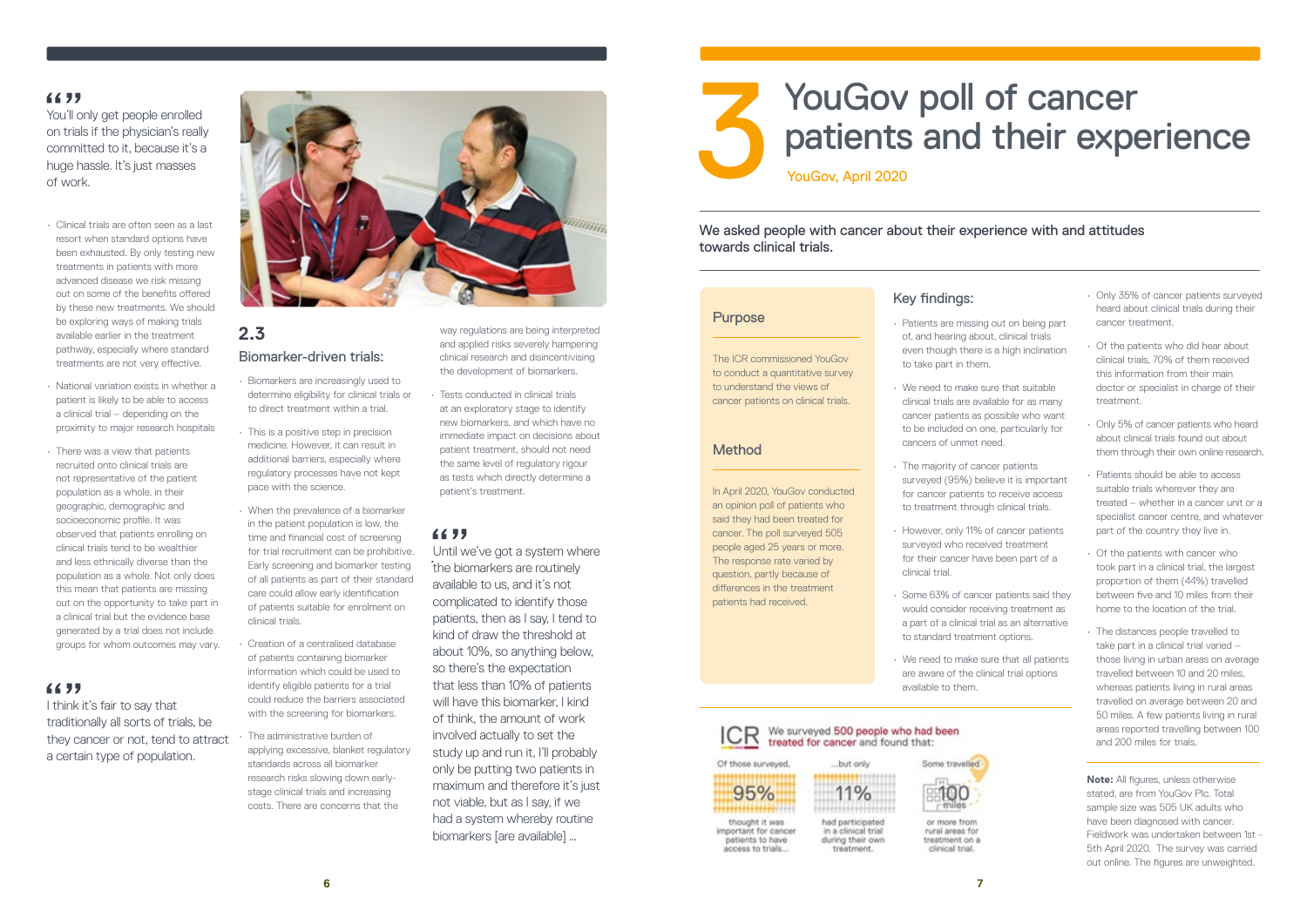### Key findings:

- Total recruitment into clinical cancer trials in England between the financial year 2017-18 and 2020-21 was just over a quarter of a million (228,905). Recruitment into non-commercial cancer trials was far greater than into commercial trials; over this time period non-commercial research recruited around 13 times (12.7) more patients than commercial trials.
- Annual recruitment into clinical trials for cancer showed a steady increase in the three years before the pandemic, from 61,810 in the financial year 2017-18 to a peak of 71,709 in the financial year 2019-20.
- Compared with the combined average of the three years before the pandemic (67,057) in the financial year 2020-21 recruitment fell dramatically to 27,734 – a fall of 59%.

## Recruitment to clinical trials for cancer in England

Data from the NIHR Clinical Research Network<sup>2</sup>, September 2021

• Recruitment into clinical trials across the years from the financial year 2017- 2018 to the financial year 2020-2021 varied significantly by cancer subspecialty. The highest recruitment was seen in trials for breast cancer and lung cancer, and the lowest in brain cancer and skin cancer. There were different patterns in recruitment across the cancer sub-specialties over the four years.

• In the financial year 2020-21 recruitment fell across all cancer subspecialities analysed except for brain cancer and radiotherapy.

For further information, please see Appendix 1.





The Covid-19 pandemic had a significant impact on clinical research across the UK, including work under way at the ICR. We have analysed data from the NIHR to demonstrate the scale of the impact of the pandemic on clinical trials for cancer.

The NIHR provided the ICR with data on recruitment to clinical trials in England for cancer for each of the four financial years 2017-18 to 2019-20, with data also broken down by subspecialty. Data was provided for both non-commercial and commercial trials. The pandemic began to take effect on the NHS by mid-March 2020, and continued to do so in some from throughout 2020-21. To investigate the impact of the pandemic on clinical trials for cancer, we compared recruitment for the financial year 2020-21 with the recruitment average for the three years before the pandemic.

### Purpose

### Method

We analysed data from the NIHR Clinical Research Network to understand how Covid-19 has impacted UK cancer trials.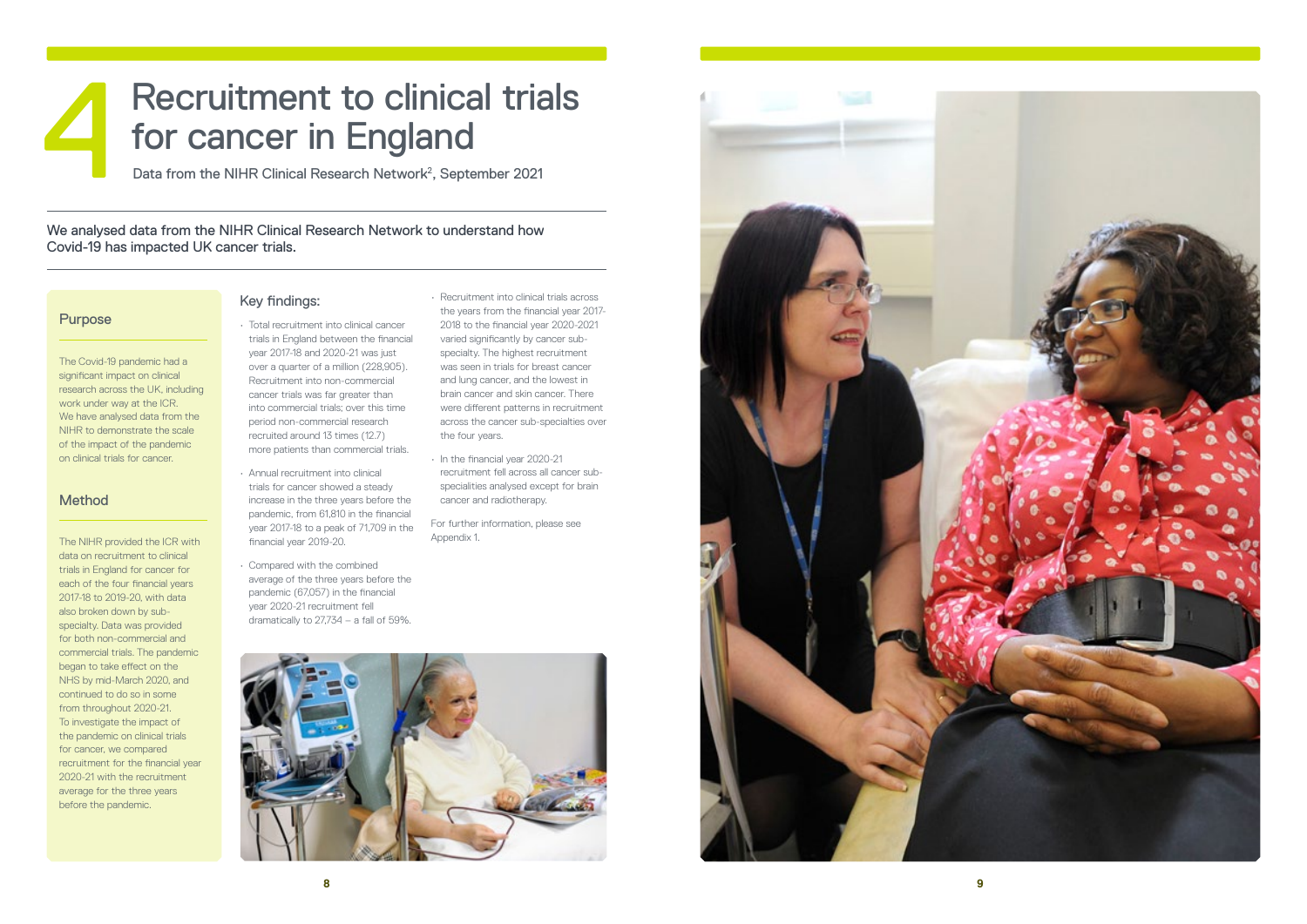### **8 Clinical research funding:**

The Government needs to create a simpler system for funding NHS clinical trials in the UK as current complexities are causing delays to setting up trials. Clinicians currently have to apply for 'excess treatment cost' (ETC) funding to cover the cost of additional activities in trials, such as biomarker or diagnostic tests, where they are not already commissioned by the NHS. NHS England should commit to covering these costs in trials to encourage innovation and expand access to trials for patients.

### **4 Protected research time:**

We need to ensure that there is ringfenced time for clinicians to conduct research and that trial administration is adequately resourced and provided. In order to progress cancer research and continue to provide good services, NHS clinicians should be allowed adequate time to conduct research and deliver clinical trials separate to the provision of care, so as not to spread their capacity too thinly. Trial administration should not fall on clinicians. Clinical trials are a fundamental part of cancer research and improving the lives of patients.

### **5 Equalising resources:**

We need to address the unwarranted variation that patients face across the UK in access to the latest trials, technologies and approaches. Lack of up-to-date equipment, trained staff or support for clinical trials restricts access to cancer clinical trials in many parts of the country. That results in some patients having to travel long distances for access to the highest-quality care or latest trials.

### **7 Biomarker driven clinical trials:**

We would like to take this opportunity to thank everyone who has contributed to this report who include:

We need efficient smarter clinical trials, which stratify patients based on the molecular and genetic profile of their disease to ensure treatments are targeted to those most likely to benefit. It should become standard within the NHS to perform molecular profiling on all cancers at the point of diagnosis to help guide treatment and clinical trial participation – ensuing that the cost of screening cost does not disincentive the establishment of biomarker-driven trials. Genomics England's plans to provide more widespread genome sequencing of cancer patients could help to address this issue in the future.

We believe the Government should co-ordinate all information about clinical trials in an easily accessible format for patients and doctors. The Department of Health and Social Care, devolved administrations, and trials centres and registries should work together to create a system for providing information on trials that has a single, clear point of entry and which is accessible and easy operable by the public, clinicians and researchers.

### **6 Innovative clinical trial design:**

There is a need to test drugs in smarter, faster, more efficient trials to generate the required standard of evidence more quickly. The ICR supports greater use of innovative trial designs such as basket, umbrella and multi-arm, multistage trials (MAMS) where patients are stratified by their specific tumour profile rather than simply their broad cancer type and stage, and the design can be modified according to how early participants have responded. Adaptive platform trials which allow evaluation of multiple interventions, and the flexibility of using interim evaluations to drop ineffective interventions early, as well as swift addition of new promising interventions during the trial should also be encouraged. We support the MHRA's ambition to create a worldclass regulatory system, and are committed to working with regulatory partners to ensure clinical research is safe and benefits patients. However, it is essential that the regulatory system keeps pace with advances in science, especially on the use of biomarkers and clinical trial methodologies and supports innovation in research.

### Acknowledgments

Julia Bakker Professor Udai Banerji Dr Abigail Bloy Dr Laura Boothman Richard Hoey Professor Nick James Ben Kolbington Dr Eva Sharpe

| Professor Christina Yap                     |
|---------------------------------------------|
| Roya Ziaie                                  |
| ICR Clinical Trials and Statistics Unit     |
| <b>Picker Institute Europe</b>              |
| National Institute for Health Research.     |
| <b>Clinical Research Network's Business</b> |
| Intelligence team                           |
| YOUGOV                                      |
|                                             |

### **1 Co-ordination and availability of information about clinical trials:**

# **Actions**

The ICR will continue to build on the evidence base summarised in this report and use it to seek to influence relevant policy and decision makers. The ICR has a vision that a suitable clinical trial should be available for every cancer patient who wants to be included in one. We would like to see a particular focus on under-served groups and cancers of high unmet need.

### **2 Integrating clinical trials into routine clinical practice:**

The NHS should integrate clinical trials for cancer much more closely into the patient care pathway. Doctors should give patients information about clinical trials much earlier in the patient journey. The NHS could screen patients at or shortly after diagnosis to understand the molecular profile of their cancer, aim to identify more people eligible for clinical trials, and make trials available at earlier stages in their treatment pathways.

### **3 Improving regulation of clinical trials:**

We need streamlined and risk appropriate regulations on clinical trials to allow them to be set up more quickly, and especially to accelerate the initiation of trials with scientifically innovative designs, such as those driven by biomarkers. The Medicine and Healthcare products Regulatory Agency (MHRA) and Health Research Authority (HRA) should continue to review the approval and regulation of clinical research, seeking to learn lessons from the pandemic and from their international equivalents.

Actions we believe should be taken:

The ICR has a vision that a suitable clinical trial should be available for every cancer patient who wants to be included in one.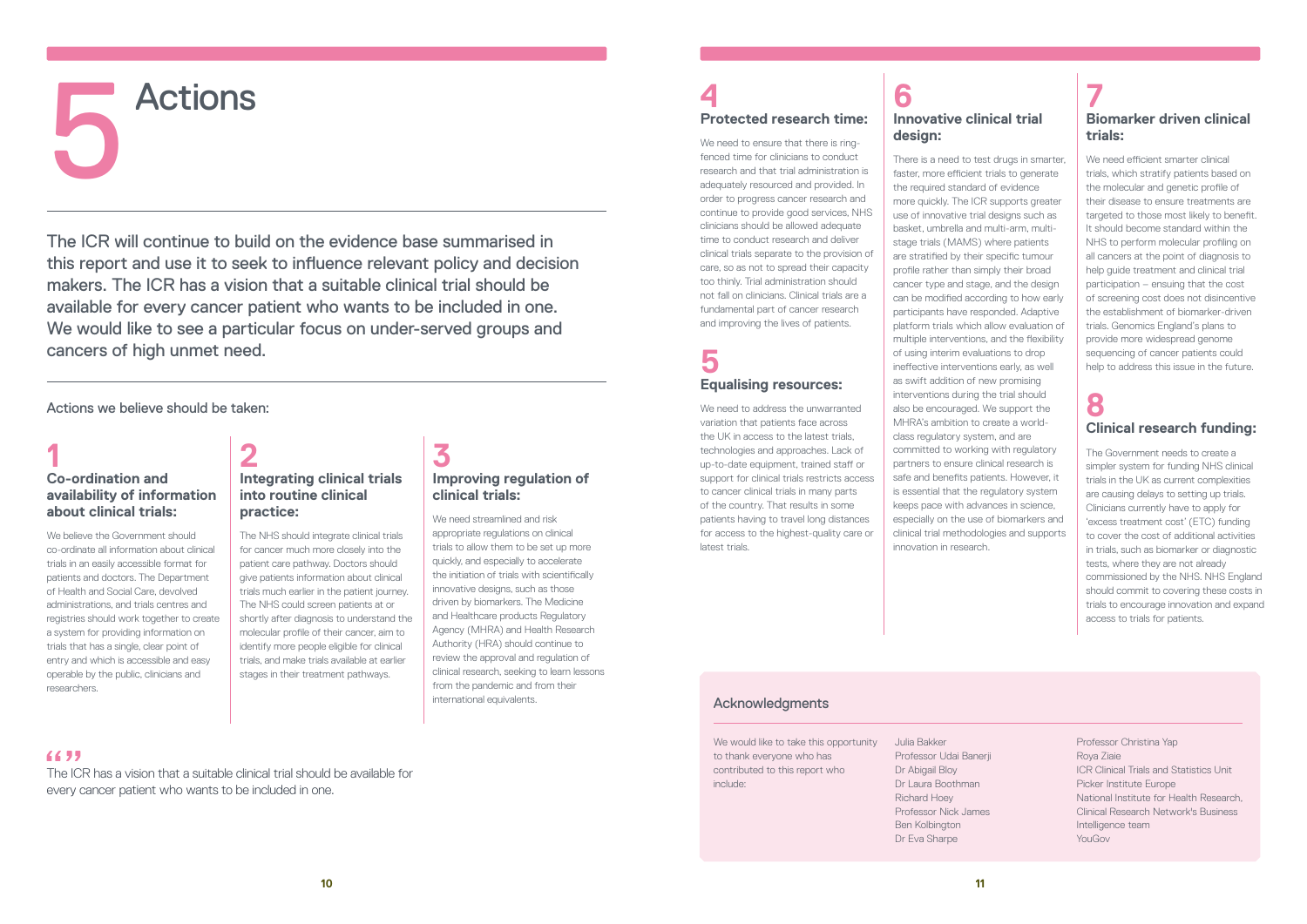### **Table 1:**

Total recruitment by cancer specialty by financial year, commercial and non-commercial (England)

### **Graph 1:**

Total recruitment by cancer specialty by financial year, commercial and non-commercial (England)

### **Graph 2:**

Total recruitment for financial year 17-18, 18-19, 19-20, 20-21 by cancer subspecialty, commercial and non-commercial (England)

### **Table 2:**

Total recruitment by cancer specialty by financial year, commercial and non-commercial (England)

## Appendix: Recruitment to clinical trials in England 2017-18 to 2020-21

| Cancer subspecialty       | Avg. recruitment<br>FYs2017-20 | Recruitment<br>FY2020-21 | % change |
|---------------------------|--------------------------------|--------------------------|----------|
| Brain cancer              | 567                            | 727                      | $+28$    |
| <b>Breast cancer</b>      | 13510                          | 7401                     | $-45$    |
| Colorectal cancer         | 11327                          | 986                      | $-91$    |
| $CYP^*$                   | 1968                           | 1700                     | $-14$    |
| Gynaecological<br>cancers | 5099                           | 3450                     | $-32$    |
| Haematology               | 8330                           | 1858                     | $-78$    |
| Head & neck cancer        | 1878                           | 630                      | -66      |
| Lung cancer               | 13276                          | 8158                     | -38      |
| Sarcoma                   | 1361                           | 319                      | $-77$    |
| Skin cancer               | 1510                           | 835                      | $-45$    |
| SPCPS**                   | 7352                           | 1302                     | $-82$    |
| Upper Gl***               | 3659                           | 1669                     | -54      |
| Urology                   | 8559                           | 1219                     | $-86$    |
| <b>Primary Care</b>       | 4579                           | 2022                     | -56      |
| Radiotherapy              | 393                            | 869                      | $+121$   |

|                    | FY17-18 | FY18-9 | FY19-20 | FY20-21 | Total   |
|--------------------|---------|--------|---------|---------|---------|
| Non-<br>commercial | 56.863  | 61.902 | 67.752  | 25.737  | 212.254 |
| Commercial         | 4.947   | 5.750  | 3.957   | 1.997   | 16.651  |
| Total              | 61.810  | 67.652 | 71.709  | 27.734  | 228,905 |

- In total recruitment into clinical cancer trials in England between 2017-8 and 2020-21 was just over a quarter of a million (228,905).
- Across all years, total recruitment into non-commercial cancer trials in England was far greater than into commercial trials. In the last four years together non-commercial research has recruited around 13 times (12.7x) more patients than commercial trials.

Brain cancer Breast cancer CYP\* Colorectal cancer Gynaecological cancers Haematology Head and neck cancer Lung cancer Sarcoma Skin cancer SPCPS\*\* Upper GI\*\*\* recruitment fell dramatically to 27,734 a fall of 59%.

Urology Primary care Radiotherapy



 \* Children and Young People's (CYP) Cancer \*\* Supportive and Palliative Care, Psychosocial oncology and Survivorship \*\*\* Upper Gastrointestinal Cancer

\* Children and Young People's (CYP) Cancer

 \*\* Supportive and Palliative Care, Psychosocial oncology and Survivorship

\*\*\* Upper Gastrointestinal Cancer

- Recruitment into clinical trials in England for all types of cancer show some variability in the three financial years before the pandemic, ranging from 61,810 in 2017-8, to a peak of 71,709 in 2019-20.
- The first UK reported death in the UK due to Covid-19 was reported to be on 5 March 2020, with people being asked to work from home where

possible on 16 March 2020. This meant that the last month of 2019-20 and effectively the whole of 2020-21 would have been during the pandemic in some form of lock down.

• Compared to a combined average of the previous 3 financial years before the pandemic (67,057), in 2020-21



• Across all years, total recruitment into non-commercial cancer trials in England was far greater than into commercial trials (see above). Compared to a combined average of the previous 3 financial years before the pandemic, in 2020-21 the fall in recruitment in non-commercial trials and commercial trials was the same at 59%.

• The total recruitment into clinical trials in England for all types of cancer across the four financial years 2017- 2018 to 2020-2021 varied significantly by the cancer subspecialty.

• The highest recruitment was seen in trials for breast cancer, lung cancer and colorectal cancer. The lowest recruitment was seen in brain cancer and radiotherapy.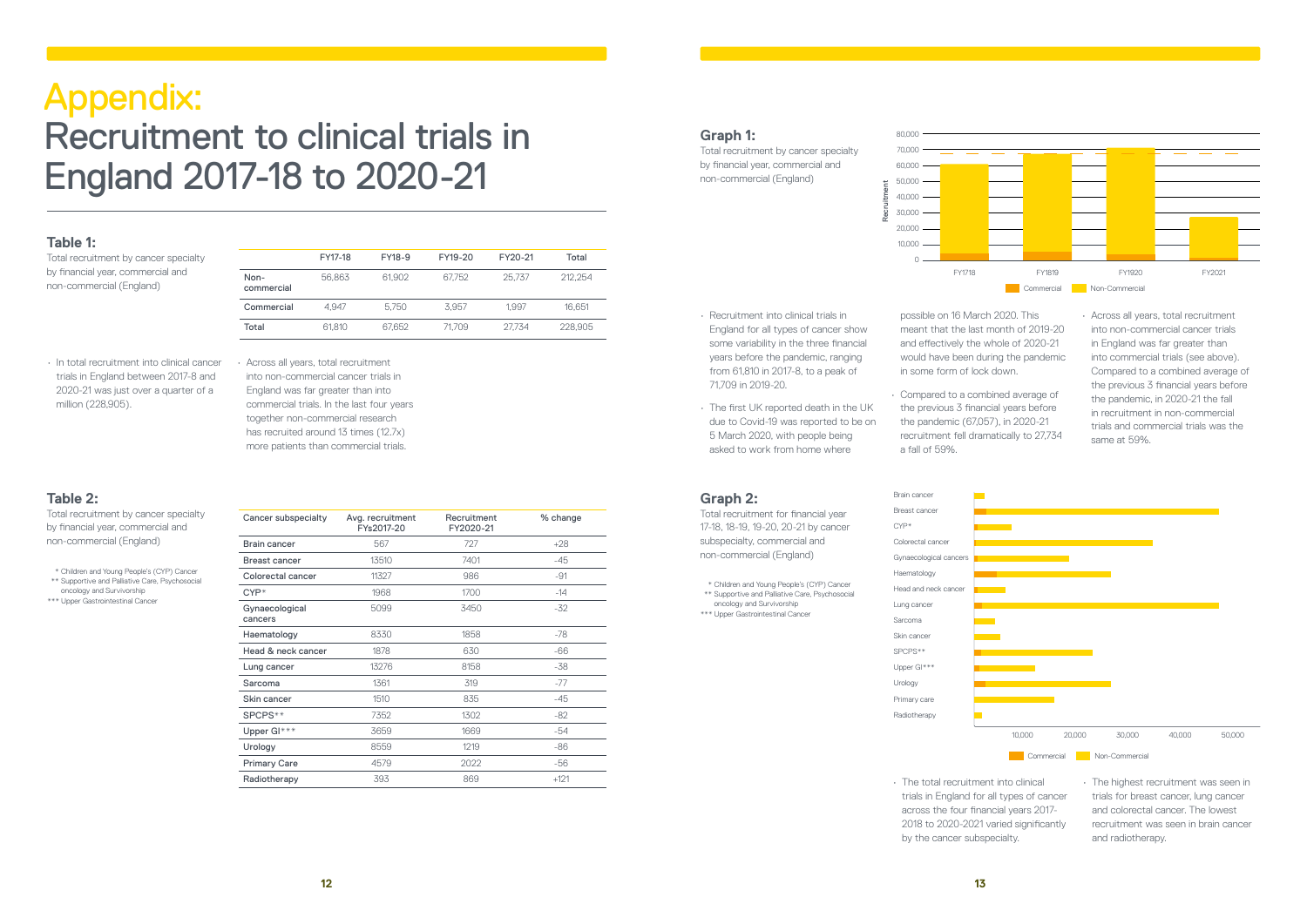



 $600 400 200 -$ 0



8000











Recruitment



 $800 -$ Haemotological cancer







FY1819 FY1920

Commercial | Non-Commercial

FY1819 FY1920

Commercial **Non-Commercial** 

Lung cancer **but all the cancer of the Canadian Contract Contract Contract Contract Contract Contract Contract Contract Contract Contract Contract Contract Contract Contract Contract Contract Contract Contract Contract Con** patterns in recruitment rates by cancer subspecialty over the four years from 2017-2018 to 2020-2021.









FY1718

FY1718



FY2021

 $1000 -$ 800  $600 400$  $200.$ 

 $\circ$ 





- For example CYP, colorectal cancer, sarcoma, and primary care all show peak recruitment during 2018-9.
- Lung cancer, Breast cancer, Gynaecological cancer, SPCPS and Upper GI shows a peak in recruitment during 2019-2020.
- Trends are likely to be due to changes in non-commercial trials are these far outnumber commercial trials.

• Compared to a combined average of the previous three financial years before the pandemic, in 2020-21 recruitment fell across all subspecialities analysed except for brain cancer and radiotherapy, for overall recruitment.

 \* Supportive and Palliative Care, Psychosocial oncology and Survivorship